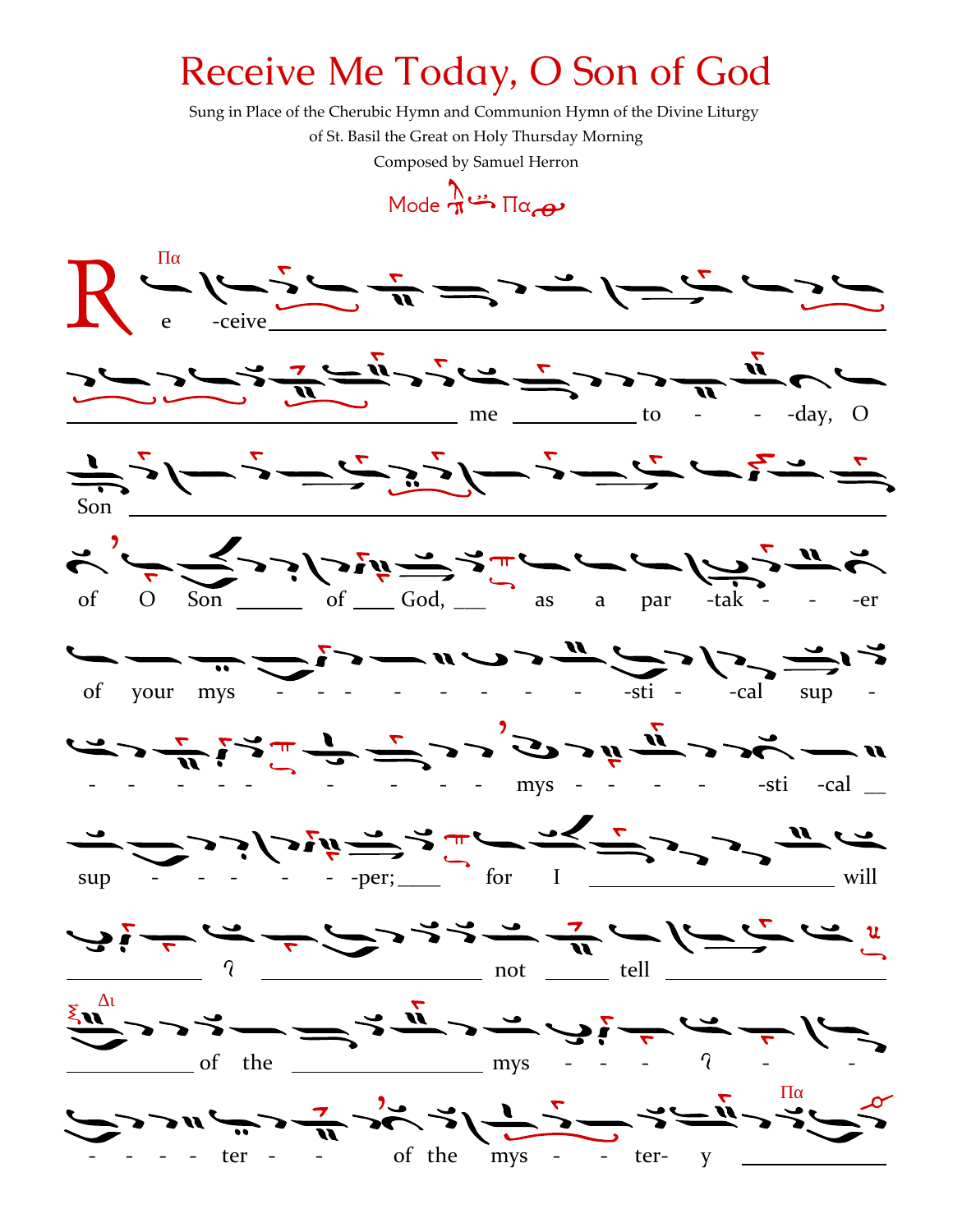Receive me today, O Son of God - Plagal of the Second Mode



Holy Thursday Morning - Divine Liturgy of St. Basil the Great